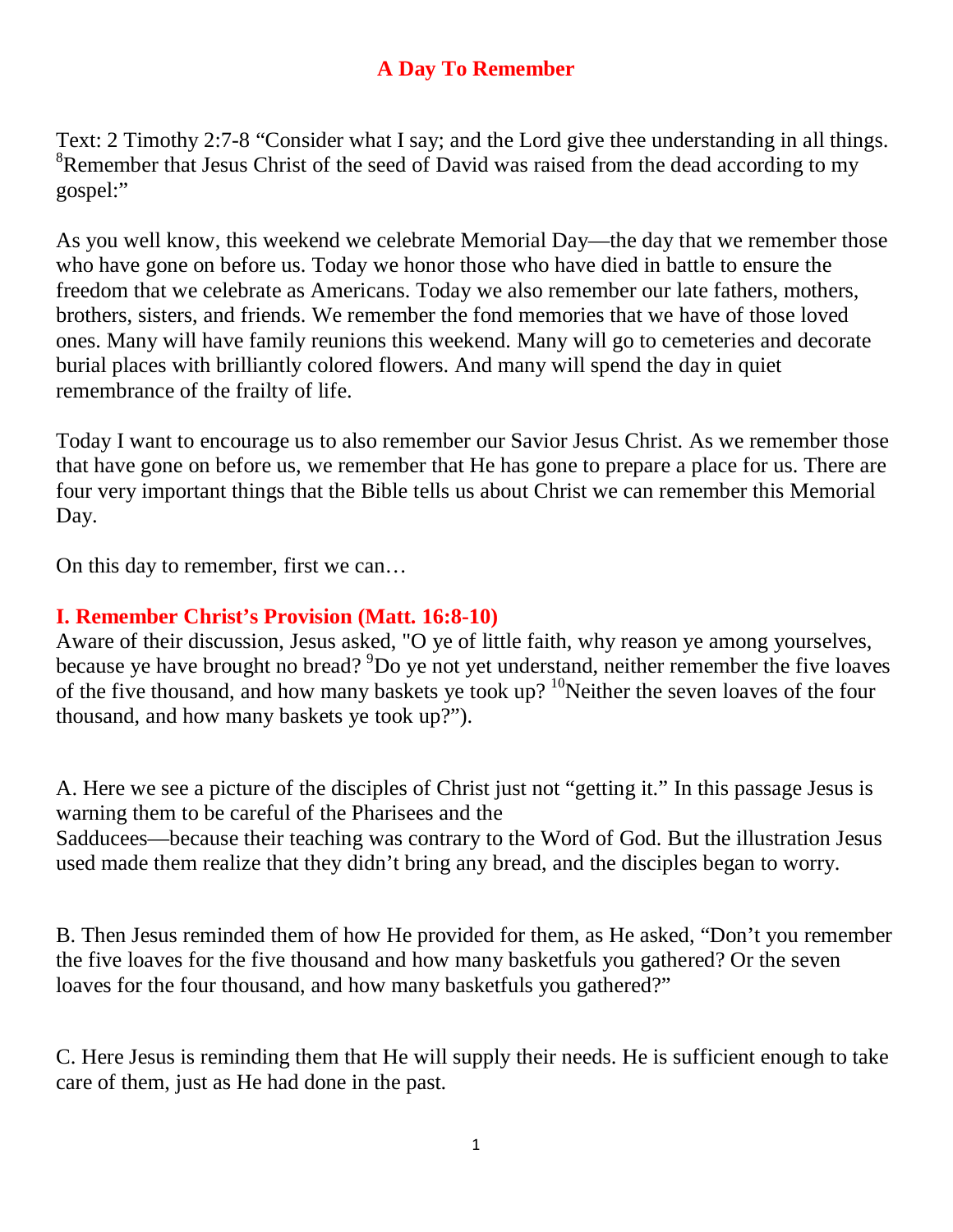D. I think than many of us need to be reminded of the provision of God from time to time. No matter what the need is. He is able to handle it. In Paul's letter to the Philippians, he writes, "But my God shall supply all your need according to his riches in glory by Christ Jesus. (Philippians 4:19). It wasn't just a promise to the church in Philippi, it is a promise to us today.

Not only can we remember Christ's provision, but we can also…

# **II. Remember Christ's Love**

(Ephesians 2:4-7 But God, who is rich in mercy, for his great love wherewith he loved us, 5Even when we were dead in sins, hath quickened us together with Christ, (by grace ye are saved;) 6And hath raised us up together, and made us sit together in heavenly places in Christ Jesus: 7That in the ages to come he might show the exceeding riches of his grace in his kindness toward us through Christ Jesus.)

Romans 5:8 But God commendeth his love toward us, in that, while we were yet sinners, Christ died for us.

A. Because of His great love for us, He has made us alive, even though we were dead.

B. Because of His great love for us, He has seated us with Him in the heavenly realms in Christ Jesus.

C. Because of His great love for us, He will show the riches of His grace expressed to us in His kindness.

D. Because of His great love for us, we know what love really is and what it is all about.

# **III. Remember Christ's Sacrifice**

(1 Corinthians 11:23-25 For I have received of the Lord that which also I delivered unto you, That the Lord Jesus the same night in which he was betrayed took bread: 24And when he had given thanks, he brake it, and said, Take, eat: this is my body, which is broken for you: this do in remembrance of me. 25After the same manner also he took the cup, when he had supped, saying, This cup is the new testament in my blood: this do ye, as oft as ye drink it, in remembrance of me.)

- A. Because of His sacrifice, our every need is met.
- 1. We have just finished discussing the fact that Jesus will meet our needs in this world as far as